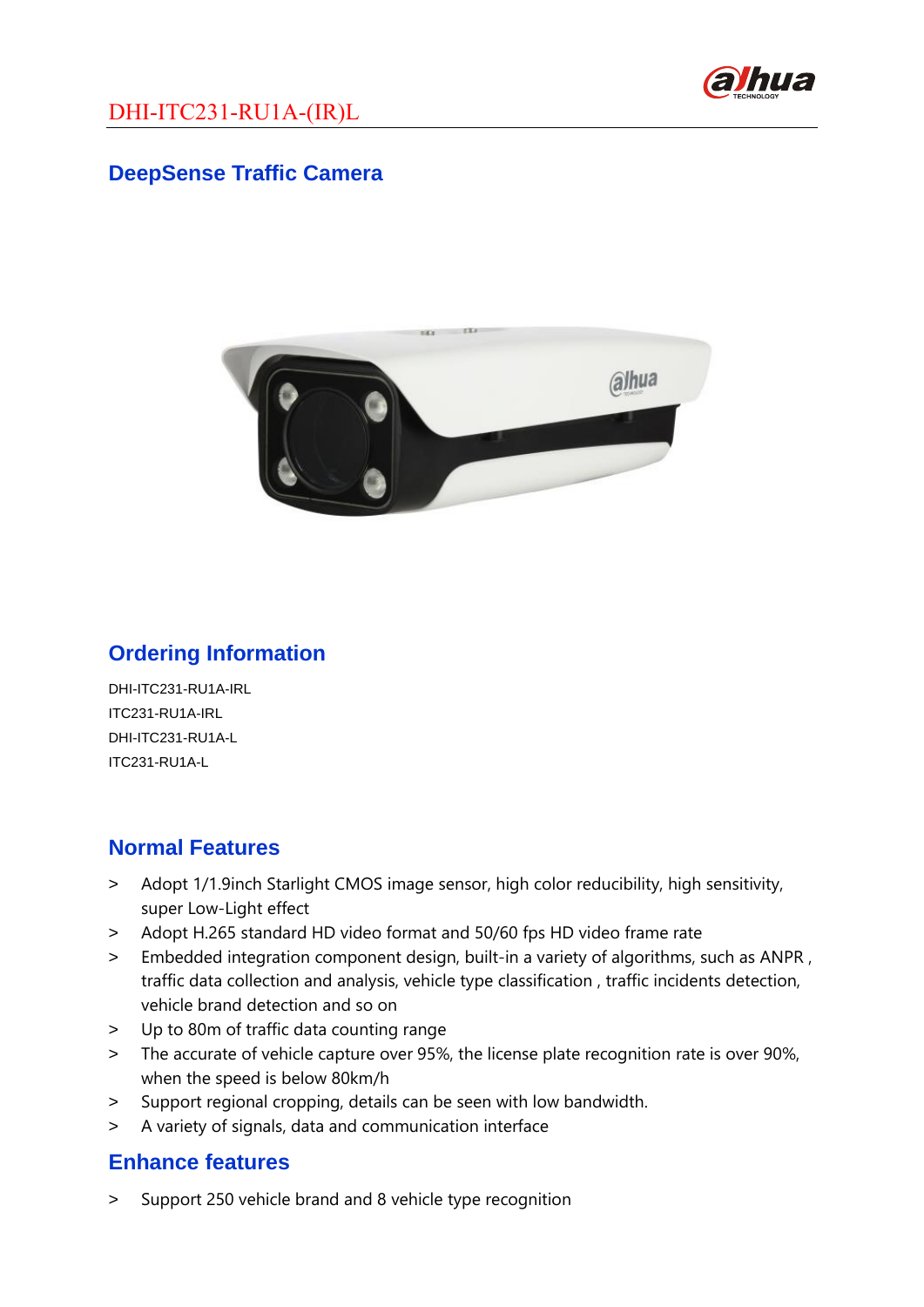

# DHI-ITC231-RU1A-(IR)L

- > Support traffic flow, occupancy, headway, average speed, queue length statistics
- > Support non-motor vehicle detection

## **Specifications**

| <b>Model</b>            |                                  | DHI-ITC231-RU1A                                                      |
|-------------------------|----------------------------------|----------------------------------------------------------------------|
| General                 | Resolution                       | 2 Megara, 1920×1080                                                  |
|                         | Image Sensor                     | 1/1.9inch CMOS(8.58mm)                                               |
|                         | Sensor pixel size                | $3.75 \times 3.75$                                                   |
|                         | Lens range                       | 10.5--42mm                                                           |
|                         |                                  | $3.7 - 16$ mm                                                        |
|                         | Image Compress Mode              | <b>JPEG</b>                                                          |
|                         | HD Video Compression             | H.264/H.265/MJPEG                                                    |
|                         | HD Image Resolution              | 1920×1080                                                            |
|                         | HD Video Resolution              | 1920×1080                                                            |
|                         | HD Video Frame Rate              | 50/60 fps                                                            |
|                         | minimum illumination             | Color: 0.001 Lux; 0.0001 Lux (IR on)                                 |
|                         | Camera Speed Shutter             | 1/25~1/100000                                                        |
|                         | <b>WDR</b>                       | 100dB                                                                |
| Image<br>parameter      | Multi-channel Integration        | Support                                                              |
|                         | <b>Edge Enhancement</b>          | Support                                                              |
|                         | <b>Dead Pixel Correction</b>     | Support                                                              |
|                         | <b>Automatic Noise Reduction</b> | Support(3D Noise Reduction)                                          |
|                         | Auto Exposure(AE)                | Support(Fully auto/ Custom interval auto/Custom)                     |
|                         | Auto White Balance(AWB)          | Support(Fully auto/color temperature range auto/Custom)              |
|                         | Alarm interface                  | 2 input (switch) 3 output (1 relay, 2 switch)                        |
|                         | Video signal interface           | 1 CVBS                                                               |
| Interface               | Network interface                | 1 100/1000M Ethernet port                                            |
|                         | Data interface                   | 1 RS232 serial port, 2 RS485 ports,1 GPS                             |
|                         | Auto Iris                        | Support P-Iris, DC-Iris                                              |
|                         | Lens Interface                   | <b>CS</b>                                                            |
|                         | USB interface                    | 1 port                                                               |
|                         | Video Detection Trigger          | Support                                                              |
|                         | <b>ANPR</b>                      | Support                                                              |
|                         | Vehicle Logo Recognizing         | Support                                                              |
|                         | <b>Traffic Data Counting</b>     | Performance: Up to 3 lanes for traffic data counting                 |
| Main<br><b>Function</b> |                                  | Vehicle type: Passenger Car, Large Truck, Mid Truck, Saloon          |
|                         |                                  | Car, Micro bus, Micro Truck, Motorbike, Pedestrian                   |
|                         |                                  | Statistical data of each lane: time, date, statistical period, lane, |
|                         |                                  | Traffic flow, occupancy, headway, average speed, queue length,       |
|                         |                                  | vehicle type of each line                                            |
|                         | <b>Traffic Counting Range</b>    | 15-80m                                                               |